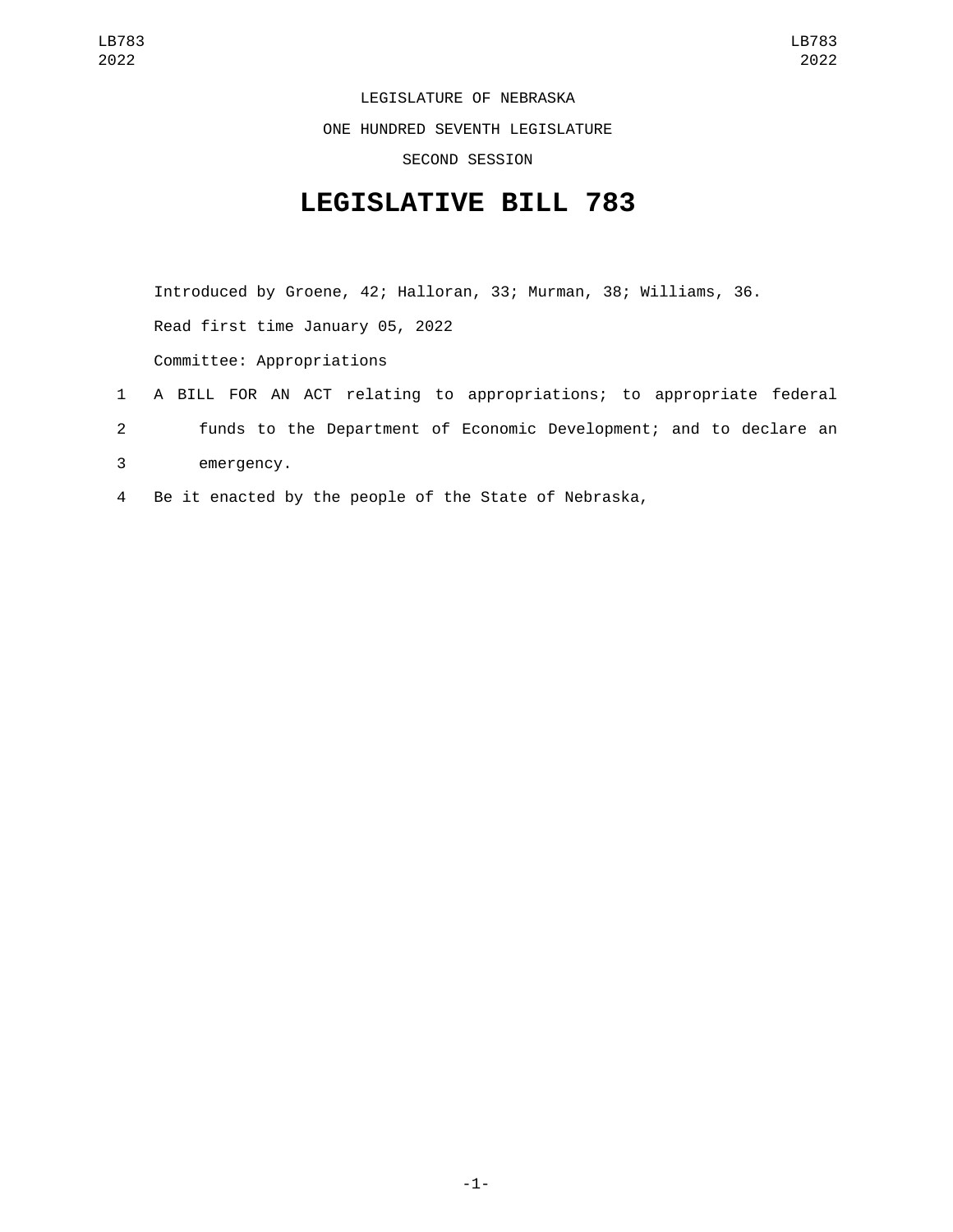| LB783<br>2022  | LB783<br>2022                                                             |
|----------------|---------------------------------------------------------------------------|
| $\mathbf{1}$   | Section 1. (1) The Legislature hereby finds and declares that:            |
| $\overline{c}$ | (a) The beef processing industry in Nebraska has been adversely           |
| 3              | impacted by the COVID-19 public health emergency;                         |
| 4              | (b) Supply chain disruptions and a bottleneck restriction in getting      |
| 5              | beef from the feedlot to consumers caused price deflation in livestock    |
| 6              | markets and price inflation for consumers;                                |
| $\overline{7}$ | (c)<br>The primary reasons for the supply chain disruptions<br>and        |
| 8              | bottleneck restriction are due to (i) insufficient slaughter and packing  |
| 9              | plants, (ii) the distance between such plants and beef producers, (iii)   |
| 10             | mitigation efforts related to the COVID-19 public health emergency, and   |
| 11             | (iv) lack of efficiency at slaughter and packing plants due to employee   |
| 12             | illness related to the COVID-19 public health emergency;                  |
| 13             | New slaughter and packing plants with local producers<br>(d)<br>as        |
| 14             | stakeholders are needed to increase beef industry production; and         |
| 15             | Recent price inflation for construction costs of about twenty<br>(e)      |
| 16             | percent hampers new slaughter and packing plant construction efforts.     |
| 17             | (2) There is hereby appropriated \$75,000,000 from Federal Funds for      |
| 18             | FY2022-23 to the Department of Economic Development for the purposes      |
| 19             | in subsection (3) of this section. The Federal Funds<br>described         |
| 20             | appropriated in this section are from the funds allocated to the State of |
| 21             | Nebraska from the federal Coronavirus State Fiscal Recovery Fund pursuant |
| 22             | to the federal American Rescue Plan Act of 2021, Public Law 117-2,        |
| 23             | Subtitle M, Sec. 9901.                                                    |
| 24             | (3)(a) The Department of Economic Development shall provide grants        |
| 25             | for new construction of beef slaughter and packing plants.                |
| 26             | (b) Any award of a grant pursuant to this section shall be                |
| 27             | coordinated and administered by the Department of Economic Development in |
| 28             | compliance with the federal American Rescue Plan Act of 2021.             |
| 29             | (c) The recipient of a grant pursuant to this section shall only          |
| 30             | spend the grant in compliance with the federal American Rescue Plan Act   |
| 31             | of 2021.                                                                  |

-2-